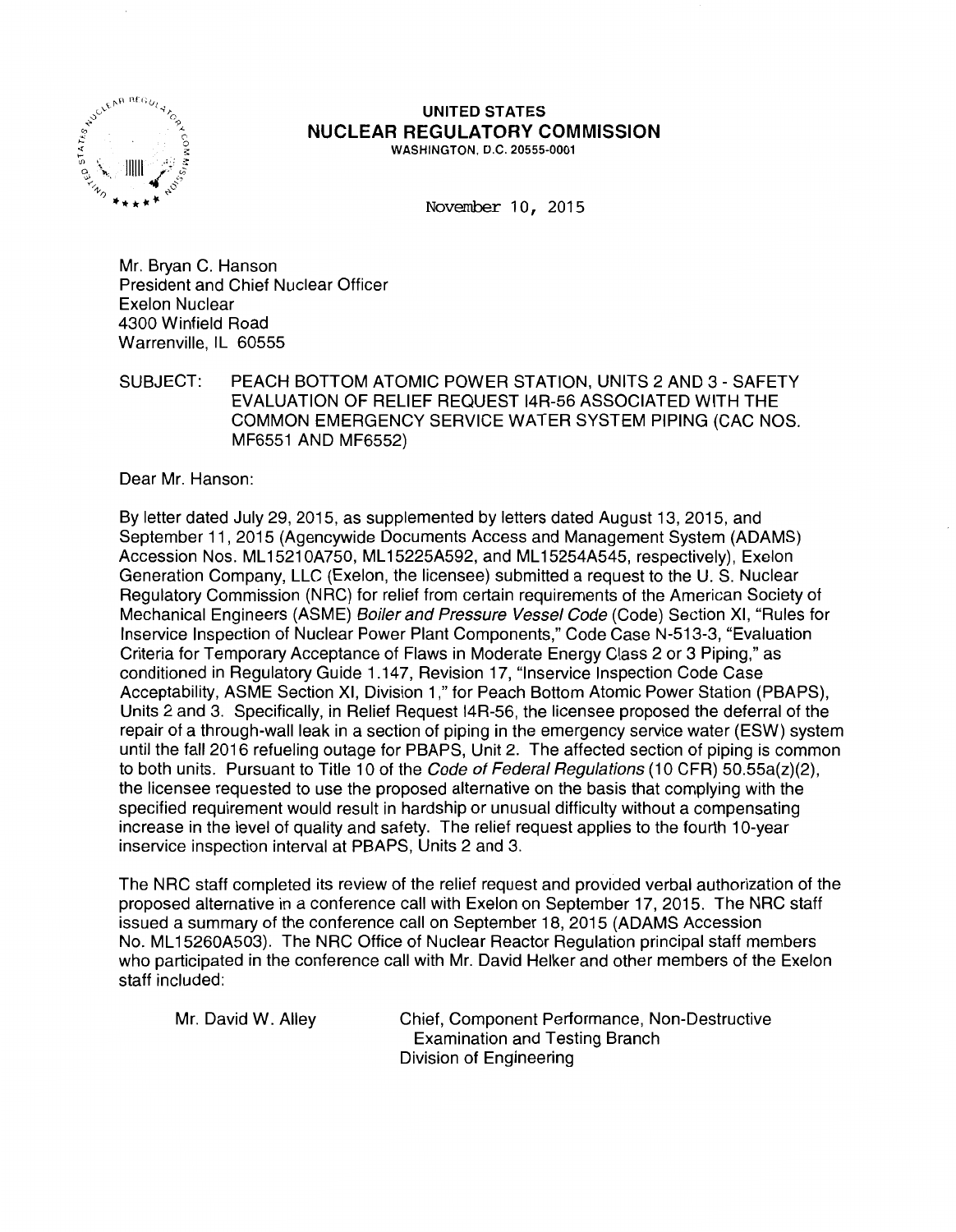| Mr. Robert H. Davis     | Senior Materials Engineer, Component<br>Performance, Non-Destructive Examination, and<br><b>Testing Branch</b><br>Division of Engineering |
|-------------------------|-------------------------------------------------------------------------------------------------------------------------------------------|
| Mr. Douglas A. Broaddus | Chief, Plant Licensing Branch I-2<br>Division of Operating Reactor Licensing                                                              |
| Mr. Richard B. Ennis    | Senior Project Manager, Plant Licensing Branch I-2<br>Division of Operating Reactor Licensing                                             |

The enclosed Safety Evaluation (SE) documents the basis on which the NRC staff verbally authorized the proposed alternative. As discussed in the SE, the NRC staff concluded that the proposed alternative provides reasonable assurance of the structural integrity of the ESW system. The NRC staff finds that complying with the requirements of ASME Code, Section XI, Code Case N-513-3, would result in hardship or unusual difficulty without a compensating increase in the level of quality and safety. Accordingly, the NRC staff concluded that the licensee has adequately addressed all of the regulatory requirements set forth in 1 O CFR 50.55a(z)(2). Therefore, the NRC authorized the use of Relief Request 14R-56 at PBAPS, Units 2 and 3, through the end of the next Unit 2 refueling outage scheduled to begin October 2016, or until the system leak rate exceeds 5 gallons per minute, whichever occurs first.

All other requirements of the ASME Code, Section XI, and Code Case N-513-3 for which relief has not been specifically requested and authorized by the NRC staff remain applicable, including a third party review by the Authorized Nuclear lnservice Inspector.

If you have any questions concerning this matter, please contact the Limerick Project Manager, Mr. Richard Ennis, at (301) 415-1420 or Rick Entris @mc.gov.

sincerely,<br>July 1. Jane 12

Douglas A. Broaddus, Chief Plant Licensing Branch 1-2 Division of Operating Reactor Licensing Office of Nuclear Reactor Regulation

Docket Nos. 50-277 and 50-278

Enclosure: Safety Evaluation

cc w/enclosure: Distribution via Listserv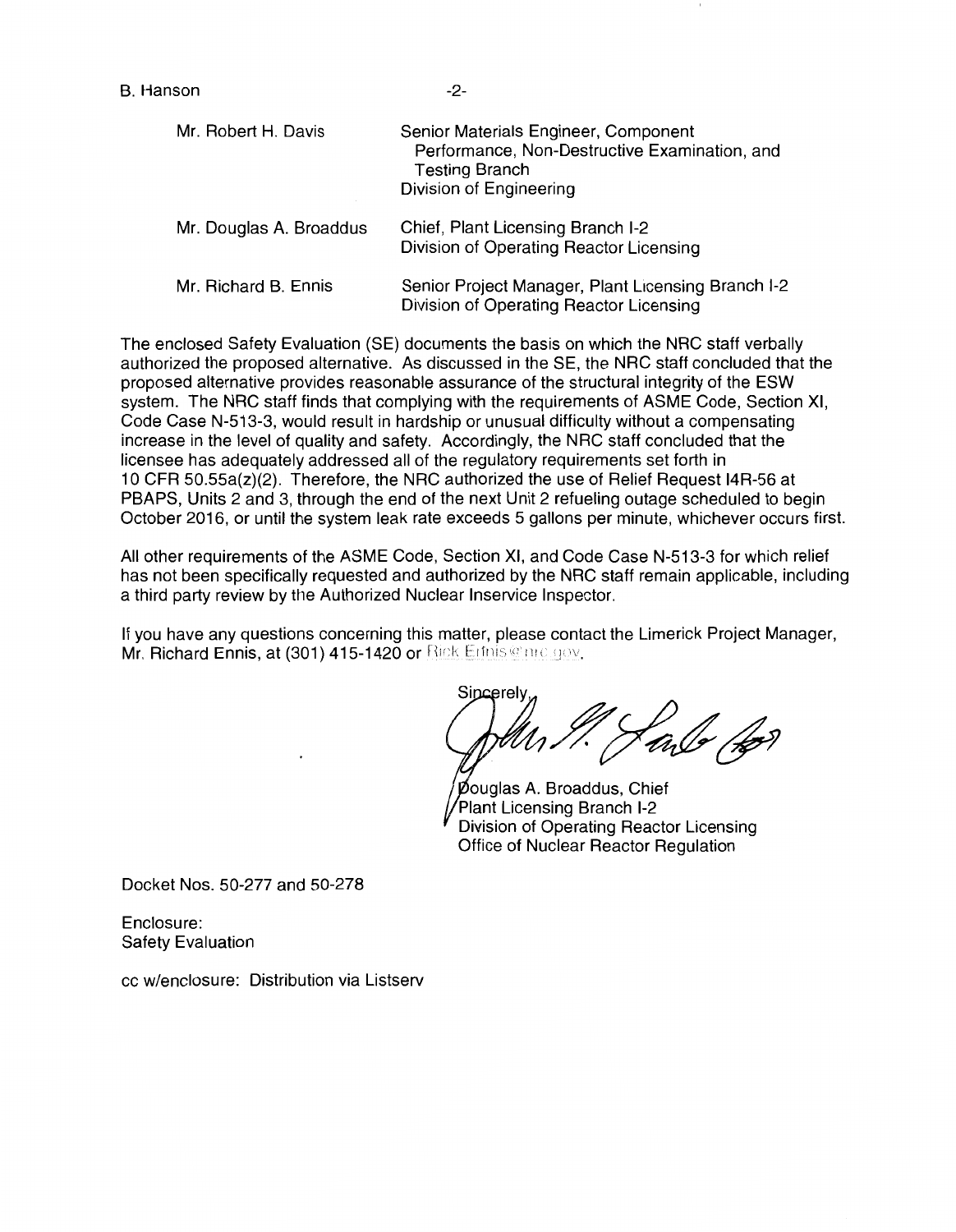

# SAFETY EVALUATION BY THE OFFICE OF NUCLEAR REACTOR REGULATION

### RELIEF REQUEST 14R-56 ASSOCIATED WITH THE COMMON

# EMERGENCY SERVICE WATER SYSTEM PIPING

# EXELON GENERATION COMPANY

# PEACH BOTTOM ATOMIC POWER STATION, UNITS 2 AND 3

### DOCKET NOS. 50-277 AND 50-278

### 1.0 INTRODUCTION

By letter dated July 29, 2015, as supplemented by letters dated August 13, 2015, and September 11, 2015 (Agencywide Documents Access and Management System (ADAMS) Accession Nos. ML 1521 OA750, ML 15225A592, and ML 15254A545, respectively), Exelon Generation Company, LLC (Exelon, the licensee) submitted a request to the U.S. Nuclear Regulatory Commission (NRC) for relief from certain requirements of the American Society of Mechanical Engineers (ASME) Boiler and Pressure Vessel Code (Code), Section XI, "Rules for lnservice Inspection of Nuclear Power Plant Components," Code Case N-513-3, "Evaluation Criteria for Temporary Acceptance of Flaws in Moderate Energy Class 2 or 3 Piping, Section XI, Division 1," as conditioned in Regulatory Guide (RG) 1.147, Revision 17, "lnservice Inspection Code Case Acceptability, ASME Section XI, Division 1," for Peach Bottom Atomic Power Station (PBAPS), Units 2 and 3. Specifically, in Relief Request I4R-56, the licensee proposed the deferral of the repair of a through-wall leak in a section of piping in the emergency service water (ESW) system until the fall 2016 refueling outage for PBAPS, Unit 2. The affected section of piping is common to both units. Pursuant to Title 10 of the Code of Federal Regulations  $(10 CFR)$  50.55a(z)(2), the licensee requested to use the proposed alternative on the basis that complying with the specified requirement would result in hardship or unusual difficulty without a compensating increase in the level of quality and safety. The relief request applies to the fourth 10-year inservice inspection interval at PBAPS, Units 2 and 3.

On September 17, 2015, the NRC staff authorized the use of Relief Request 14R-56 at PBAPS, Units 2 and 3 (ADAMS Accession No. ML 15260A503), for the current Unit 2 operating cycle, through the end of the Unit 2 refueling outage scheduled to begin in October 2016, or until system leakage exceeds 5 gallons per minute (gpm), whichever occurs earlier.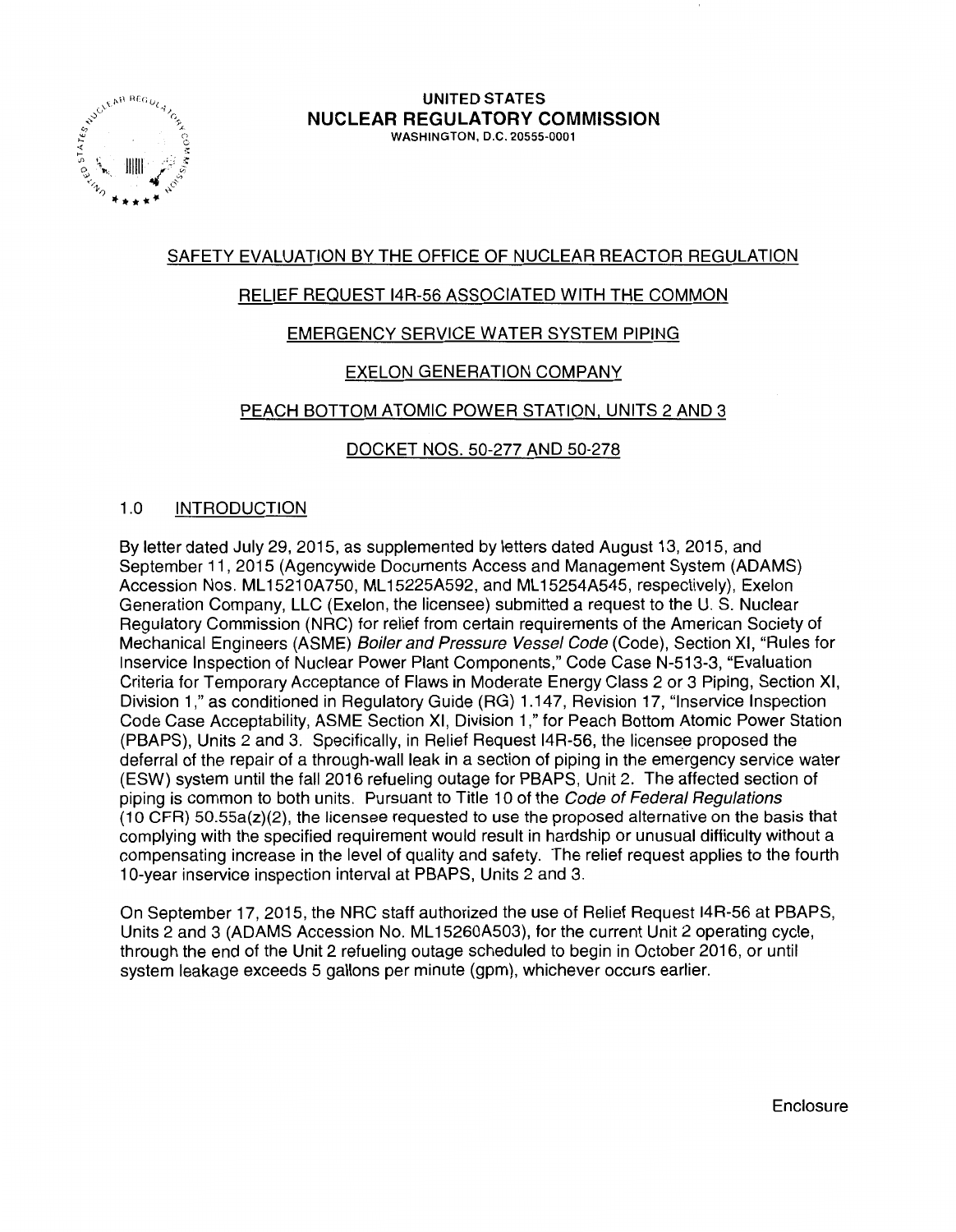### 2.0 REGULATORY EVALUATION

Adherence to Section XI of the ASME Code is mandated by 10 CFR 50.55a(g)(4), which states, in part, that ASME Code Class 1, 2, and 3 components (including supports) will meet the requirements, except the design and access provisions and the pre-service examination requirements, set forth in the ASME Code, Section XI. The regulation in 10 CFR 50.55a(g)(4)(ii) permits the use of Code Cases listed in RG 1.147, Revision 17, when using Section XI.

The regulation in 10 CFR 50.55a(z) states, in part, that alternatives to the requirements of paragraph (b) through (h) of 10 CFR 50.55a may be used, when authorized by the NRC, if the licensee demonstrates that (1) the proposed alternative provides an acceptable level of quality and safety or (2) compliance with the specified requirements would result in hardship or unusual difficulty without a compensating increase in the level of quality and safety.

Based on the above, and subject to the following technical evaluation, the NRG staff finds that regulatory authority exists for the licensee to request the use of an alternative requirement at PBAPS, Units 2 and 3.

- 3.0 TECHNICAL EVALUATION
- 3.1 Proposed Relief Request 14R-56

ASME Code Component(s) Affected

ASME Code Class 3 ESW system piping common to PBAPS, Units 2 and 3.

The affected section of piping is 12-inch nominal pipe size, 0.375-inch wall thickness, American Society for Testing Materials A 106 Grade B material, classified as ASME Code Class 3, with a design pressure of 150 pounds per square inch gauge (psig) at 100 degrees Fahrenheit (°F). The maximum operating pressure is 58 psig, and the maximum operating temperature is 92 °F. The standby operating pressure is 45 psig.

### Applicable Code Edition and Addenda

The original Construction Code for the affected ESW piping is the 1967 Edition of American National Standards Institute (ANSI) 831.1, "Power Piping Code."

The applicable Code of Record for the fourth 10-year inservice inspection interval at PBAPS, Units 2 and 3, which began on November 5, 2008, and concludes on November 4, 2018, is the 2001 Edition with 2003 Addenda of ASME Section XI, "Rules for lnservice Inspection of Nuclear Power Plant Components."

### Applicable Code Requirement

ASME Section XI 2001 Edition through 2003 Addenda, Subsection IWA-4000, "Repair/Replacement Activities," allows the use of Code Cases.

The licensee proposes to use an alternative to ASME Code Case N-513-3 as conditioned by RG 1.147. Section 2(h) of Code Case N-513-3 requires that repair or replacement be performed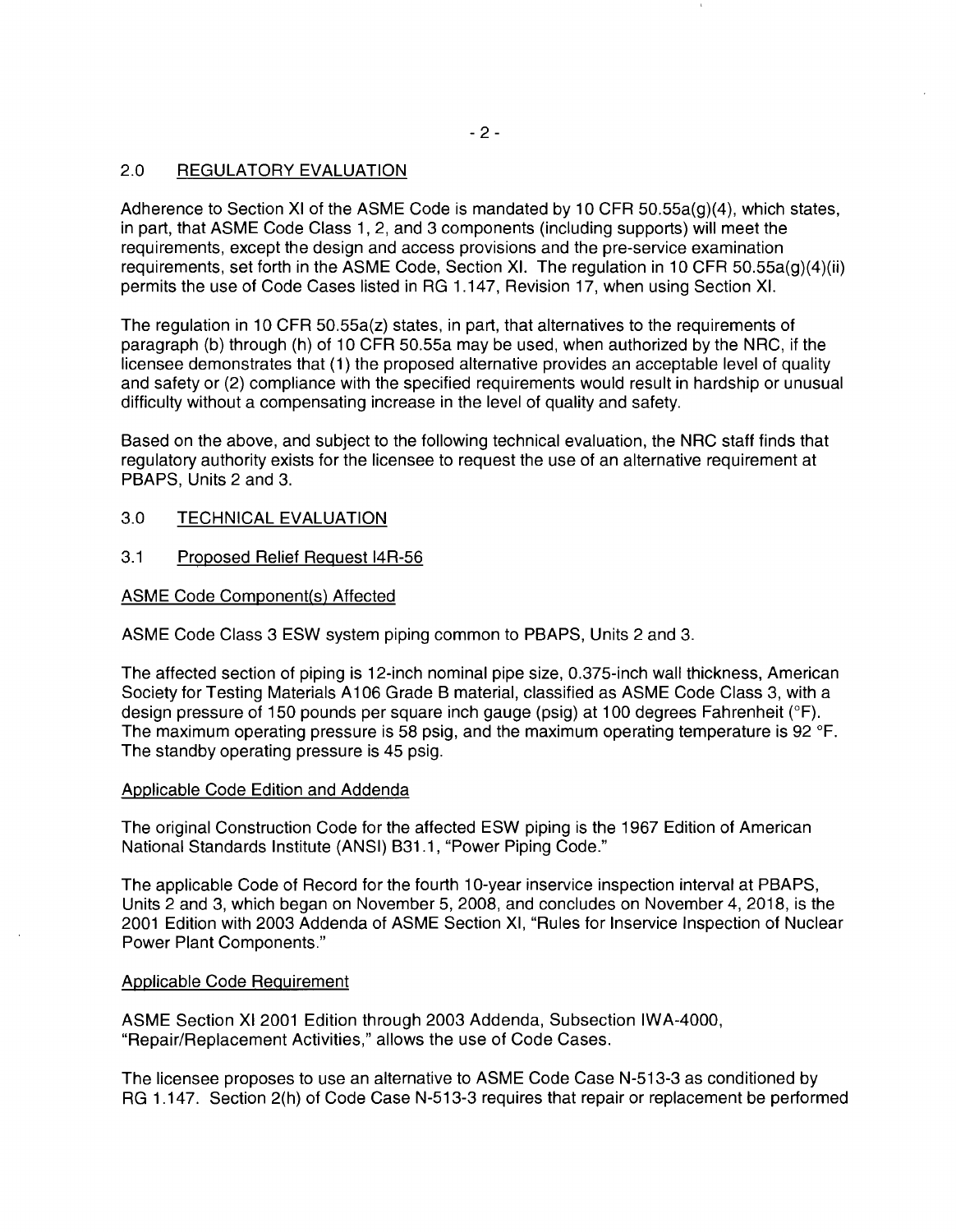no later than when the predicted flaw size exceeds the acceptance criteria, or the next scheduled outage, whichever occurs first. RG 1.147 also specifies, as a condition for use, that when using Code Case N-513-3, repair or replacement activities temporarily deferred under the provisions of this Code Case shall be performed during the next scheduled outage.

#### Proposed Alternative

The licensee is proposing to defer replacement of an ESW system pipe spool containing a pinhole leak until the Unit 2 refueling outage in October 2016, in lieu of adhering to the requirements of Code Case N-513-3, as conditioned by RG 1.147, which requires the repair to be performed during the upcoming Unit 3 refueling outage in September 2015. The licensee also proposes, as part of its alternative, to set a 5 gpm leakage limit as part of its relief request. The licensee is proposing its alternative in accordance with 10 CFR  $50.55a(z)(2)$  on the basis that a Unit 2 shutdown during the Unit 3 refueling outage would result in a hardship without a compensating increase in the level of quality or safety. Specifically, the licensee stated that it would result in an unnecessary Unit 2 transient, additional personnel radiological exposure, and a potential adverse effect on electrical grid stability.

With the exception of deferring the repair of the piping section until the Unit 2 refueling outage in October 2016, the licensee stated that it will adhere to all of the requirements listed in Code Case N-513-3.

#### Basis for Use

On May 3, 2015, the licensee detected a pinhole leak in a section of 12-inch ESW system piping. The leak is located very close to the ceiling of the Unit 2 reactor building sump room, directly below the Unit 2 reactor building closed cooling water room floor. This section of piping is part of the main ESW header that provides ESW flow to the Unit 2 emergency core cooling system (ECCS) coolers. However, it is physically connected to common piping, which also provides flow to the Unit 3 ECCS room coolers and to the common emergency diesel generators. Isolating the leak location during the Unit 3 outage would result in a technical specification required shutdown of Unit 2 (i.e., would result in a dual unit shutdown). The licensee evaluated this location for repair by branch connection, weld overlay, and pipe sleeve. The licensee determined that none of those options could be performed due to the proximity of the leak to the structural penetration that the pipe passes through.

The ESW system consists of two independent loops (A and B), with one 100 percent capacity pump per loop. Due to through-valve leakage of valve M0-2-33-2972, the leaking piping section cannot be isolated for replacement without a Unit 2 shutdown. Code Case N-513-3, as conditioned by RG 1.147, allows for the continued operation of Class 3 moderate energy piping systems with through-wall flaws under certain conditions, such as those present in the PBAPS, Unit 2 and 3, ESW system. However, repair or replacement activities deferred under the provisions of Code Case N-513-3, as conditioned by RG 1.147, must be performed during the next scheduled outage.

The leakage rate at the time of discovery was identified as 0.0048 gpm. Based on the leakage rate and the known system standby operation pressure of 45 psig, the licensee computed the size of the pinhole orifice to be approximately 0.0064-inch. Based on the computed pinhole orifice size, the licensee anticipated that the leakage during system operation would increase to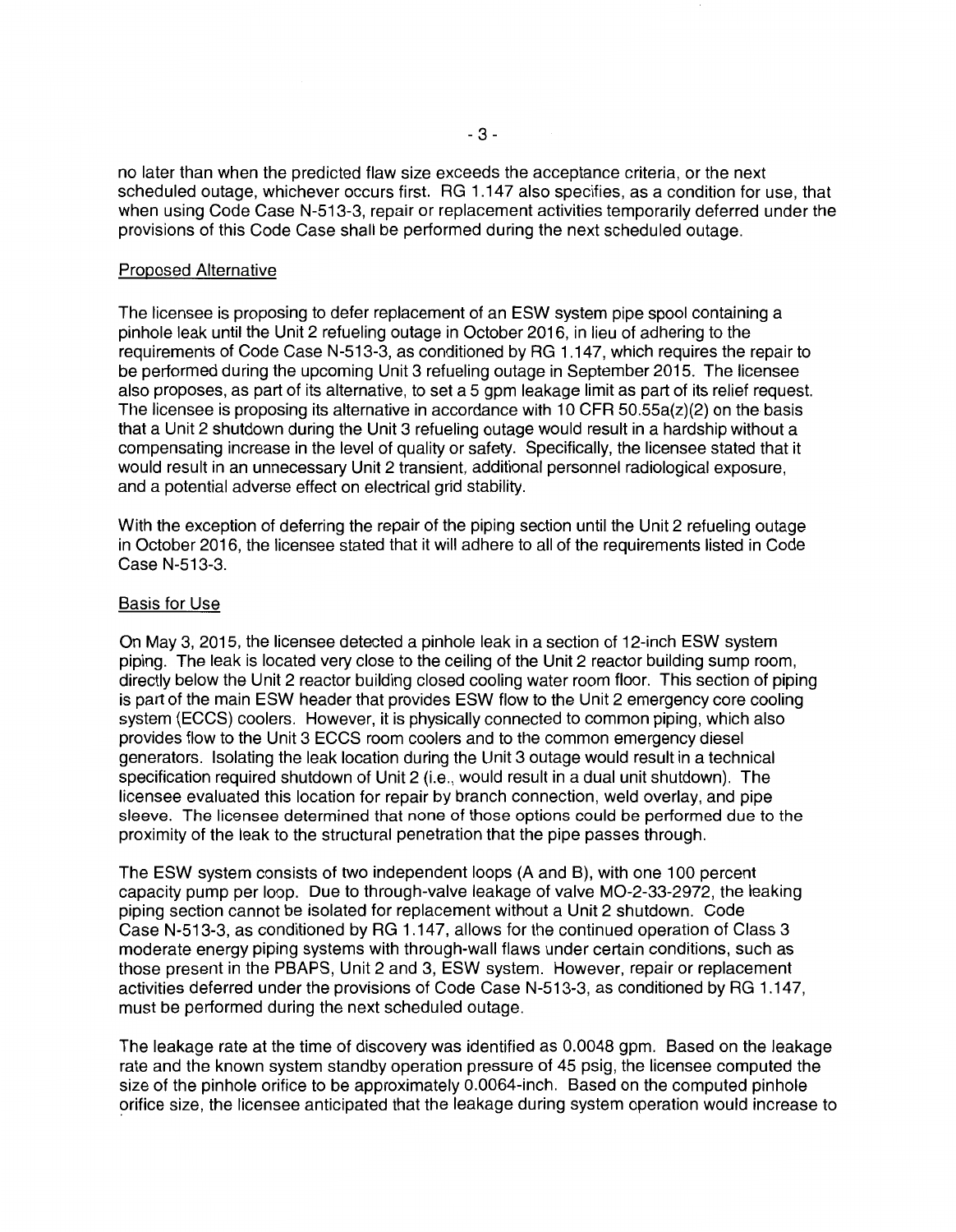0.009 gpm. The highest identified leakage through the flaw during re-inspections at both standby and operating conditions was 0.0117 gpm.

The licensee stated that based on a review of historical PBAPS-specific corrosion data, it determined the corrosion rate for the flaw to be 12 mils per year (mpy) (1 mil = 0.001-inch) in each direction, or a total growth of the flaw or 24 mpy. Based on the corrosion rate, the licensee determined that the through-wall flaw is expected to increase by 34 mils before the start of the Unit 2 outage, for a final hole diameter of 0.0404-inch. The licensee calculated an expected leakage rate of 0.373 gpm at system operational pressure for a hole diameter of 0.0404-inch.

The licensee stated that the minimum required system flow rate at a maximum river temperature of 92 °F is 3133 gpm. Recent testing performed by the licensee has shown a measured flow rate of 3,824 gpm for the "A" ESW pump and 3,851 gpm for the "B" ESW pump. Given that the minimum required system flow rate is 3, 133 gpm, there is a resulting margin of a 691 gpm when compared to the measured pump flow rate with one pump running. The licensee stated that a 3113 gpm flow rate is based on the worst-case accident scenario for each heat exchanger and is representative of ESW system balanced flow with 100 percent flow to the Unit 2 and Unit 3 ECCS unit coolers and the diesel generator coolers. The licensee further stated that a 3, 113 gpm flow rate is sufficient to mitigate the consequences of a design-basis accident on one unit, while bringing the other unit to a safe shutdown condition. The licensee proposed, as part of its alternative, to set a maximum allowable leakage rate of 5 gpm.

The licensee calculated a minimum required pipe wall thickness of 0.063-inch. Non-destructive examination utilizing ultrasonic testing (UT) was performed in the area of the pinhole, and it was determined that an area 0.75-inch in diameter around the pinhole was below the minimum required wall thickness. UT examinations also identified that an area of 4.6-inch x 5.30-inch around the flaw was less than 87.5 percent (i.e., 0.328-inch) of nominal wall thickness (i.e., 0.375-inch). Based on the flaw characterization, the licensee determined that the most likely failure mode is under-deposit corrosion influenced by microbial activity.

The licensee performed an analysis, in accordance with Code Case N-513-3, using a flaw size (area below minimum wall thickness) of 0.75-inch in diameter and found the flaw to be acceptable, in accordance with Code Case N-513-3. Using a corrosion rate of 12 mpy in each direction, the licensee expects that the area that is below minimum wall thickness will grow by 34 mils before the scheduled Unit 2 refueling outage, which corresponds to a flaw size of 0.784-inch. The licensee also analyzed the expected additional flaw growth prior to the October 2016 Unit 2 refueling outage by using a bounding conservative flaw size of 1 .5-inch in diameter. The licensee also calculated the allowable through-wall flaw lengths in accordance with Code Case N-513-3. The allowable through-wall flaw lengths calculated by the licensee are 8 inches in the axial direction and 13.5 inches in the circumferential direction.

The licensee stated that successive 30-day UT examinations have been performed of the leak location as required by Code Case N-513-3, with no detectable growth in the flaw. Augmented inspections on surrounding and similar piping as required by Code Case N-513-3 were performed by the licensee. Of the five areas inspected as extent of condition, the licensee stated that none have an expected life less than 9 years based on a low reading of 0.134-inch of pipe wall thickness.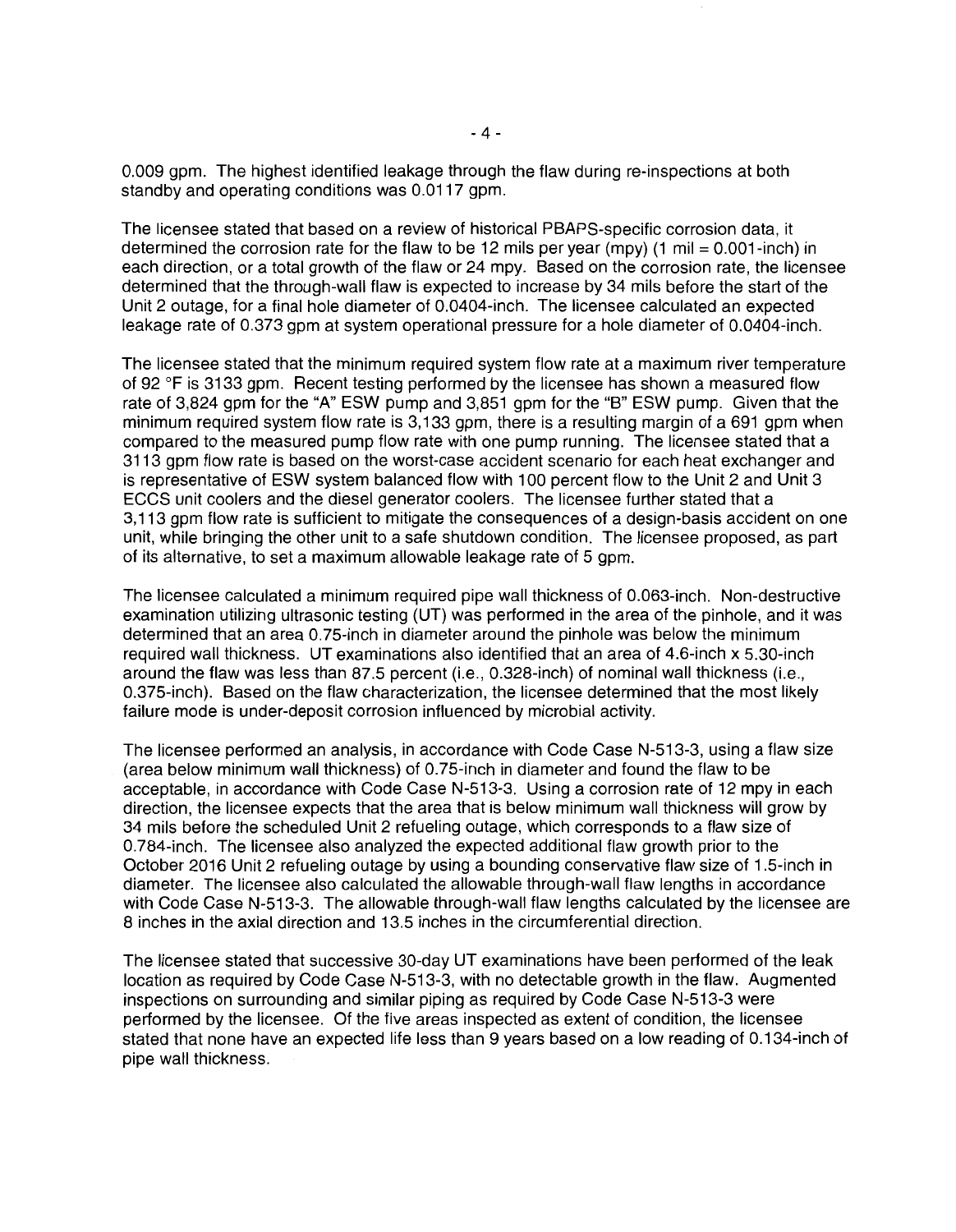The licensee stated that the assurance of quality and safety in the extended period of time between September 2015 and October 2016 is based on 1) the small size of the indication; 2) the results of the Code Case N-513-3 evaluation, which demonstrates structural integrity of the pipe; 3) the large capacity of the current flow margin; 4) the flaw growth analysis demonstrating that the flaw will not grow beyond and current acceptance criteria; and 5) a Code Case N-513-3 required daily leak check and UT flaw examination every 30 days.

#### Duration for the Proposed Alternative

The licensee requested relief though the current PBAPS, Unit 2, operating cycle and refueling outage scheduled to begin in October 2016.

### 3.2 NRC Staff Evaluation

The licensee is currently utilizing Code Case N-513-3, as conditioned by RG 1.147, to continue to operate Units 2 and 3 with degraded ESW system piping that contains a pinhole leak. Given that the ESW system is common to Units 2 and 3, the degraded piping must be repaired or replaced, in accordance with Code Case N-513-3 Section 2(h), as conditioned by RG 1.147, at the next scheduled outage, which is the Unit 3 outage in September 2015. As discussed above, the licensee seeks to defer replacement of the degraded pipe section until the Unit 2 scheduled refueling outage in October 2016. The licensee currently meets all requirements associated with its use of the Code Case.

To temporarily accept a degraded pipe to remain in service, Code Case N-513-3 requires the licensee to perform flaw characterization, flaw evaluation, periodic monitoring, and extent of condition examinations.

### Flaw Characterization and Structural Analysis

The licensee characterized the flaw geometry in accordance with Code Case N-513-3 by UT examination. The licensee's characterization of the flaw included the flaw area and the entire circumference of the pipe at the flaw location. The licensee also performed shear wave UT of the flaw area to verify the absence of crack-like indications. The licensee calculated the minimum required wall thickness of the pipe section in accordance with Code Case N-513-3 and determined the minimum required wall thickness to be to 0.063-inch. The NRC staff reviewed the licensee's May 4, 2015, UT examination report. The report shows a 0.75-inch diameter area around the pinhole to be less than 0.063-inch. The UT report also identified that an area of 4.6-inch x 5.30-inch around the flaw was less than 87.5 percent (i.e., 0.328-inch) of nominal wall thickness (i.e., 0.375-inch). Given the licensee's characterization of the flaw, the area around the flaw and the absence of flaws in the circumference of the pipe, as well as the absence of any crack-like indications, the NRC staff finds that the most likely cause of the degradation that caused the pin-hole leak is under-deposit corrosion influenced by microbial activity.

Based on historical PBAPS corrosion data, the licensee stated that the corrosion rate for the leak was determined to be 12 mpy in each direction, or a total diameter growth of the flaw by 24 mpy. As a result, the area that is below minimum wall thickness (0.063-inch) is expected to grow by 34 mils, resulting in a flaw size of 0.784-inch by October 2016. The NRC staff reviewed the licensee's flaw evaluation included in its July 29, 2015, and September 11, 2015, letters. The licensee calculated the stress intensity factors at the system design pressure (150 psig),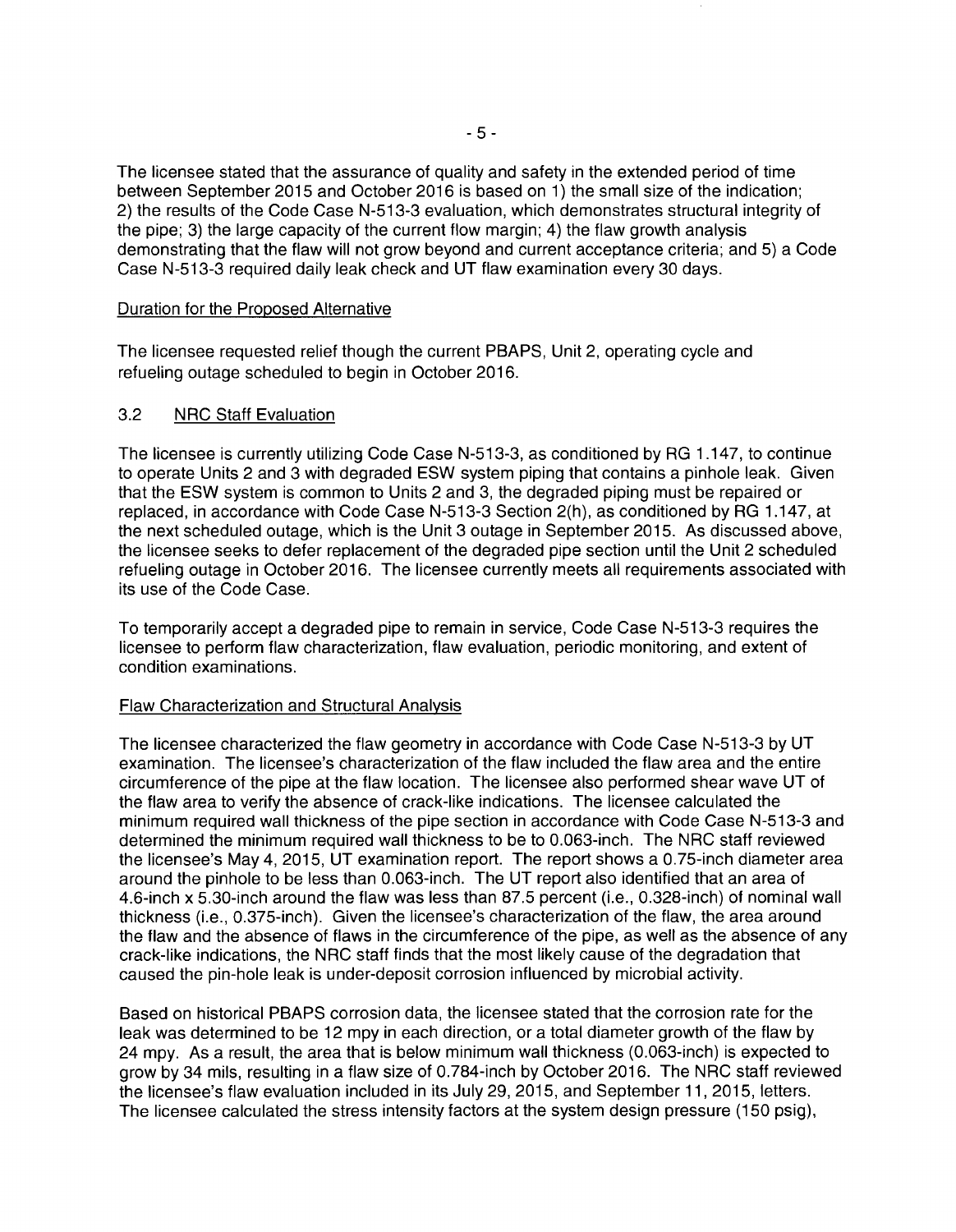assuming a conservative flaw size of 1.5-inch, which the NRC staff notes is considerably larger than the anticipated flaw size (0. 784-inch) at the beginning of the Unit 2 outage in October 2016. The resulting stress intensity factor values (normal/upset and emergency/faulted conditions) for axial and circumferential flaws were well below the allowable fracture toughness of the piping material. The licensee also calculated the maximum allowable through-wall flaw size at the maximum system operation pressure of 58 psig. The licensee's evaluation shows that the maximum allowable through-wall flaw size, based on fracture toughness of the piping material, is 8 inches in the axial direction and 13.5 inches in the circumferential direction.

The NRC staff finds that the licensee has demonstrated by structural analysis, based on the requirements of Code Case N-513-3, that a flaw considerably larger than the projected flaw size at the beginning of the Unit 2 scheduled refueling outage will not challenge the structural integrity of the degraded ESW piping section. In addition, the 5 gpm leakage limit imposed by the licensee provides an additional layer of protection for the safe operation of the plant with the section of degraded pipe.

### Flooding Analysis

In the licensee's July 29, 2015, letter, it stated that a combined minimum ESW cooling water flow of 3, 133 gpm is sufficient to mitigate the consequences of a design-basis accident on one unit, while bringing the other unit to a safe shutdown condition. Recent testing of "A" and "B" ESW pumps shows a measured flow rate of 3,824 gpm and 3,851 gpm, respectively. The margin provided is 691 gpm and is sustainably larger than the maximum allowable leakage rate of 5 gpm set by the licensee. This substantial margin provides a considerable amount of time for the licensee to take corrective actions, should leakage increase beyond 5 gpm, which would require a plant shutdown.

The licensee stated in its August 13, 2015, letter, that its flooding analysis determined that at a 5 gpm leakage rate, it would take approximately 19 hours for the water to reach a level at which safety-related equipment may begin to be affected. The licensee also stated that the Unit 2 reactor building sump room is equipped with two 100 gpm sump pumps, which have alarm indications that notify the control room of high sump levels.

The NRC staff finds that the licensee has appropriately taken into consideration the impact of the leakage on system operation. The NRC staff also finds that the licensee has appropriately taken into consideration the impact of flooding on safety-related components as part of flooding analysis. Therefore, the NRC staff finds that the licensee's analysis on the impact of leakage on system operation and its flooding analysis are acceptable.

#### Inspections

As required by N-513-3, Section 2(f), the licensee has conducted daily walkdowns to verify that the analysis conditions used in the evaluation remain valid. Section 2(e) of the Code Case requires periodic inspections of no more than 30-day intervals shall be used to determine if the flaw is growing. The licensee is currently conducting these inspections and will continue to perform them until the October 2016, Unit 2, refueling outage. Daily visual inspections, as well subsequent 30-day UT examinations performed by the licensee on June 1, June 29, and July 27, 2015, showed that there has been no measurable increase in the flaw size or leak rate. The NRC staff reviewed the aforementioned 30-day UT examination reports and verified that the